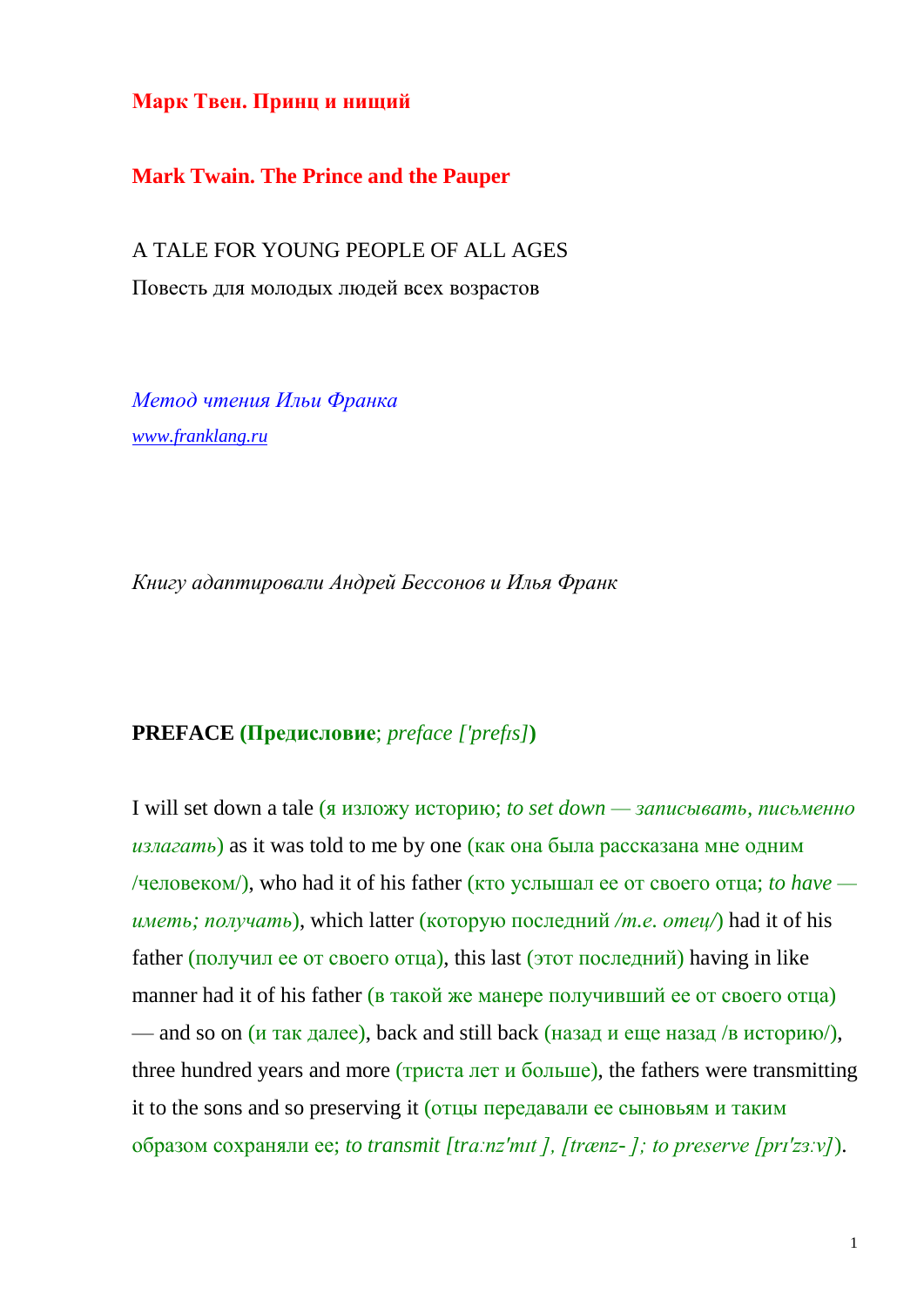**I will set down a tale as it was told to me by one who had it of his father, which latter had it of his father, this last having in like manner had it of his father — and so on, back and still back, three hundred years and more, the fathers transmitting it to the sons and so preserving it.**

It may be history, it may be only legend, a tradition (это может быть история, это может быть лишь легенда, традиция; *legend ['leʤənd]; tradition [trə'dɪʃ(ə)n]*). It may have happened, it may not have happened: but it could have happened (это могло произойти, могло не произойти: но это могло произойти; *to happen случаться*). It may be that the wise and the learned believed it in the old days (может быть, что мудрые и ученые верили в нее в старые дни = давние времена); it may be that only the unlearned and the simple loved it and credited it (может быть, что только неученые и простые = *простаки* любили ее и верили в нее; *to credit ['kredɪt] — доверять, верить*).

**It may be history, it may be only legend, a tradition. It may have happened, it may not have happened: but it could have happened. It may be that the wise and the learned believed it in the old days; it may be that only the unlearned and the simple loved it and credited it.**

## **CHAPTER I (Глава первая)**

## **The Birth of the Prince and the Pauper (Рождение Принца и Нищего)**

IN the ancient city of London (в древнем городе Лондоне; *ancient ['eɪnʃ(ə)nt] древний; старинный*), on a certain autumn day (в один осенний день; *certain*   $[}'s3:t(\partial)n]$  — *некоторый, определенный*) in the second quarter of the sixteenth century (во второй четверти шестнадцатого века; *century ['senʧ(ə)rɪ] столетие, век*), a boy was born to a poor family of the name of Canty (мальчик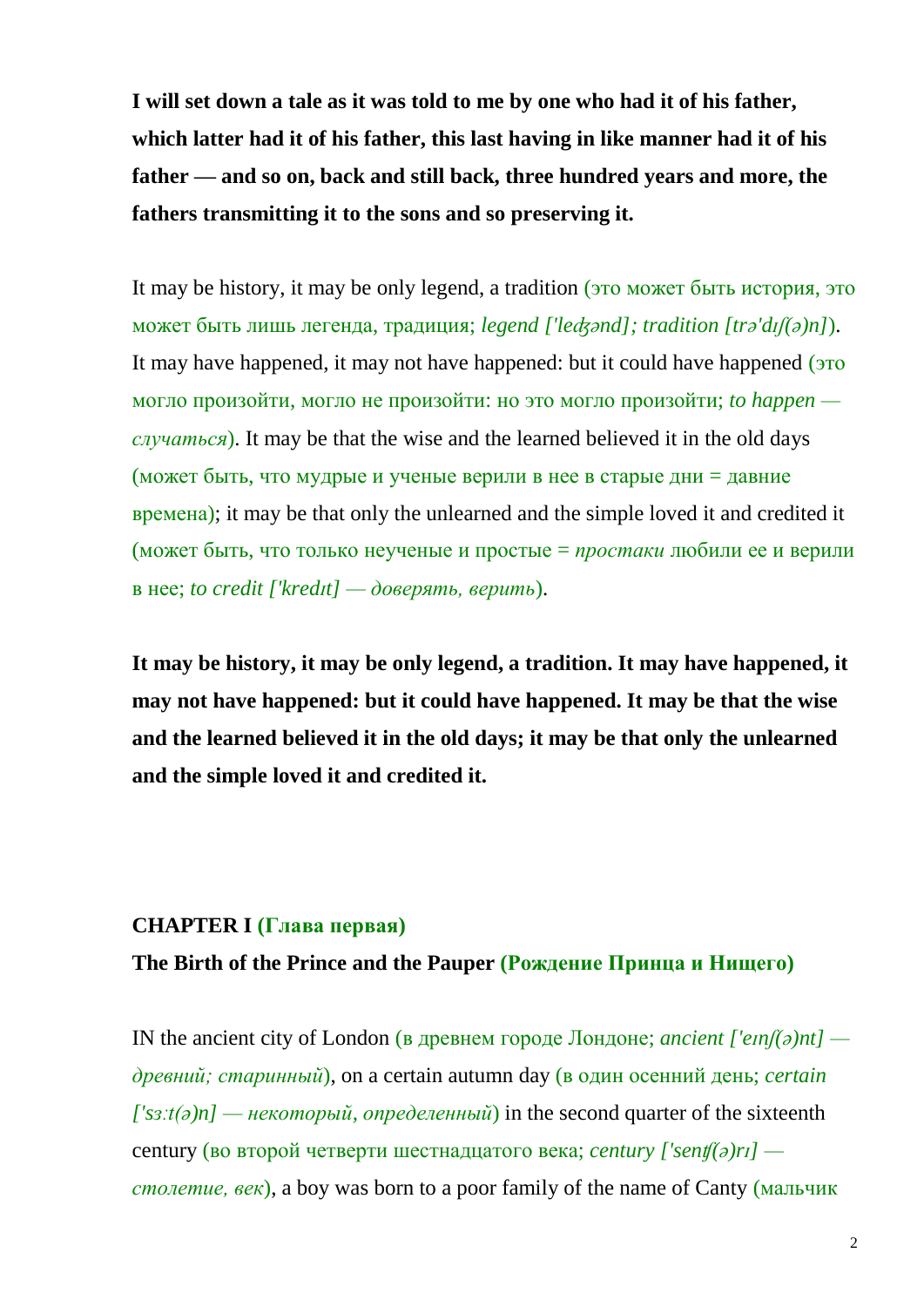был рожден в бедной семье по фамилии Кэнти; *poor [puə], [pɔː]*), who did not want him (которая не хотела его).

**IN the ancient city of London, on a certain autumn day in the second quarter of the sixteenth century, a boy was born to a poor family of the name of Canty, who did not want him.**

On the same day another English child (в тот же день другой английский ребенок) was born to a rich family of the name of Tudor (родился в богатой семье по фамилии Тюдор; *Tudor ['t(j)uːdə ] —Тюдор /английская королевская династия Тюдоров* — 15-17 вв./), who did want him (которая хотела его). All England wanted him too (вся Англия хотела его тоже). England had so longed for him (так хотела его; *to long for smth — страстно желать чего-либо*), and hoped for him (надеялась на него), and prayed God for him (и молила Бога за него), that, now that he was really come (что сейчас, когда он действительно пришел), the people went nearly mad for joy (люди почти сошли с ума от радости; *to go mad — сойти с ума; mad — сумасшедший*).

**On the same day another English child was born to a rich family of the name of Tudor, who did want him. All England wanted him too. England had so longed for him, and hoped for him, and prayed God for him, that, now that he was really come, the people went nearly mad for joy.**

Mere acquaintances (едва знакомые люди; *mere [mɪə] — простой, не более чем, всего лишь; acquaintance [ə'kweɪnt(ə)ns] — знакомство, знакомый*) hugged and kissed each other and cried (обнимали и целовали друг друга и плакали). Everybody took a holiday (каждый взял выходной; *holiday ['hɔlədeɪ]*  — *праздник*, *день отдыха*), and high and low (и высокий и низкий = люди разных слоев общества), rich and poor (богатый и бедный), feasted and danced and sang (пировали и танцевали и пели; *feast [fiːst] — празднование,*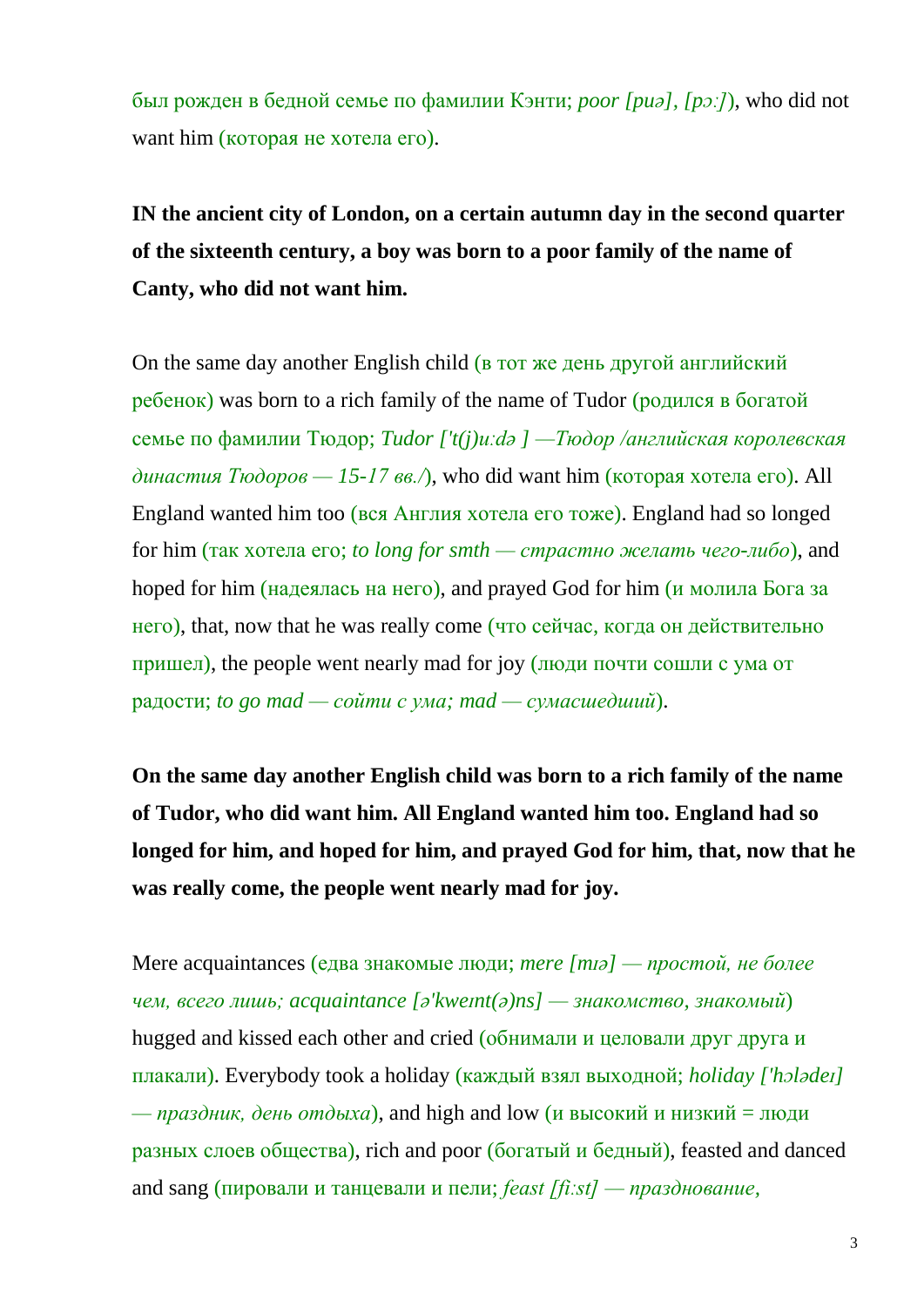*торжество; пир; to feast — пировать, праздновать*), and got very mellow (и стали очень добродушными; *mellow — сладкий, сочный, мягкий, нежный /о спелых фруктах/; спокойный, смягчившийся /о человеке/*); and they kept this up for days and nights together (и они продолжали это день и ночь вместе: «в течение дней и ночей»; *to keep up — поддерживать, не прекращать*). By day (днем), London was a sight to see (был зрелищем /которое стоило/ увидеть), with gay banners (с веселыми стягами) waving from every balcony and housetop (развевающимися с каждого балкона и кровли; *to wave — махать; развеваться; balcony ['bælkənɪ] — балкон; top — верхушка, вершина*), and splendid pageants marching along (и прекрасными процессиями шествующими /по улицам/; *pageant ['pæʤənt] — пышное зрелище; пышная процессия, шествие; along — вдоль, по; вперед*).

By night (ночью), it was again a sight to see (он был опять зрелищем /которое стоило/ увидеть), with its great bonfires at every corner (со своими огромными кострами на каждом углу), and its troops of revelers making merry around them (и его ватагами гуляк, веселившимися вокруг них; *reveler ['rev(ə)lə] бражник, гуляка, кутила; merry — веселый*).

**Mere acquaintances hugged and kissed each other and cried. Everybody took a holiday, and high and low, rich and poor, feasted and danced and sang, and got very mellow; and they kept this up for days and nights together. By day, London was a sight to see, with gay banners waving from every balcony and housetop, and splendid pageants marching along.**

**By night, it was again a sight to see, with its great bonfires at every corner, and its troops of revelers making merry around them.**

There was no talk in all England but of the new baby (не было никаких разговоров во всей Англии кроме как о новом = *новорожденном* младенце), Edward Tudor (Эдварде Тюдоре; *Edward ['edwəd]*), Prince of Wales (принце Уэльском), who lay (лежал, *to lie*) lapped (завернутый) in silks and satins (в